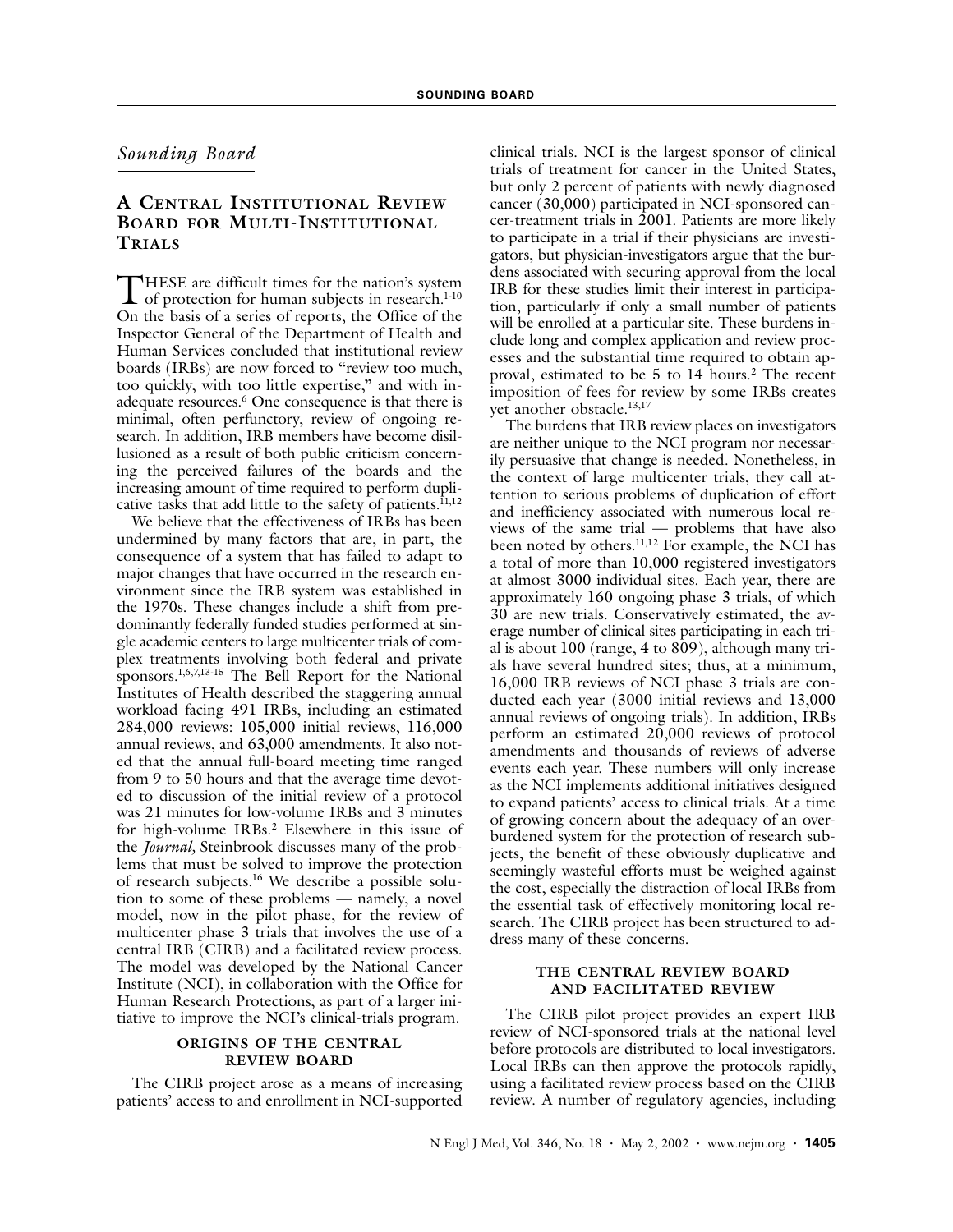the Food and Drug Administration (FDA) and the Office for Human Research Protections, have agreed that this approach is in compliance with relevant federal regulations. Furthermore, the Office for Human Research Protections has made the important determination that a facilitated review may be conducted by the chairperson of the local IRB or by an IRB subcommittee after the CIRB materials have been reviewed. Thus, the protocol can be approved quickly and efficiently. Locally, facilitated review could make it possible for many more physicians and their patients to participate in trials by making them accessible within days rather than months. If this approach were instituted throughout the national IRB system, it would reduce vast amounts of duplication of effort and allow IRBs to address truly local matters, such as oversight of local studies.

The CIRB is composed of 16 members with expertise in cancer from across the country. None are NCI employees, most attend the monthly CIRB meetings in person (some participate by teleconference), and each receives a \$200 honorarium for attending meetings. Drawn from both academic and community organizations, the members include physicians, nurses, and pharmacologists with expertise in the treatment of cancer; ethicists; and patient advocates. The composition of the board satisfies federal regulatory requirements and the recommendations of the National Bioethics Advisory Commission, which specify that at least 25 percent of the membership should represent the perspective of research participants, be engaged primarily in nonscientific activities, or both.<sup>8,18</sup> The work of the CIRB is coordinated by an experienced NCI administrator and five full-time staff members. The pilot program initially involved 22 local institutions and is currently expanding to include 100. The division of responsibilities between the CIRB and each local IRB is spelled out in a formal agreement between the two entities and also in detailed standard operating procedures (available at http://www.ncicirb.org).

The CIRB has reviewed all NCI-sponsored phase 3 treatment trials involving adults with cancer that have been initiated since January 2001. The board's review functions are essentially identical to those of a local IRB. It performs an initial review of each new protocol; discusses any issues with the sponsor, coordinating cooperative group (an NCI-funded multicenter organization that develops protocols and conducts research), and study chair for the protocol; and makes a final decision whether to approve the protocol. The CIRB also reviews annual study reports, reports of serious adverse events, protocol amendments, reports by data and safety monitoring boards, and other documents. All review materials, including the application for approval of the study, protocol reviews, relevant correspondence, and minutes of meetings, are made available to the local IRBs participating in the pilot program.

The Office for Human Research Protections requires that IRB reviews of federally sponsored research involving human subjects, such as NCI trials, reflect an understanding of the local context in which the research occurs. This requirement must be met even if one IRB reviews protocols on behalf of another IRB. To comply with the local-context requirement, the CIRB uses a local-decision-maker approach, in which the local IRB decides, on a protocol-by-protocol basis, whether there are relevant issues involving the local context that must be addressed and whether a facilitated or full local review is warranted. A decision to perform a facilitated review makes the CIRB the review board of record responsible for annual reviews and for reviews of adverse events and protocol amendments. As appropriate, the local IRB may specify local restrictions, stipulations, or substitutions in protocols and informed-consent documents that have been approved by the CIRB. However, deletions or substantive changes that affect the meaning of CIRB-approved protocols or consent documents are not allowed. Changes in consent documents are monitored as part of periodic audits of NCI-sponsored trials.

The local institution and IRB are required to ensure that the research is performed safely and appropriately. They must assess the suitability of the local research environment for the proposed research; make sure that the investigators and other research staff receive training in the protection of human subjects and meet the institution's standards for the conduct of research; monitor the conduct of the study; review serious adverse events occurring at the local institution; and provide a mechanism for handling complaints by local subjects or others. The CIRB must be notified of steps taken to address problems in these areas.

In theory, the CIRB model should also substantially improve the review of adverse events in multicenter trials. In the current scheme, a local IRB must review reports of serious adverse events that occur at all participating sites; the sheer volume of these reports and the administrative burden may distract the IRB from the serious adverse events that actually require its attention.11,12,19,20 In the CIRB model, the central board evaluates all individual adverse events in the context of the entire clinical trial and on the basis of supplemental toxicity information provided by the NCI. Such a comprehensive review is seldom possible at the local level.

## **EARLY EXPERIENCE WITH THE CENTRAL REVIEW BOARD**

In its first year, the CIRB reviewed 20 protocols; 17 were approved with modifications, 2 required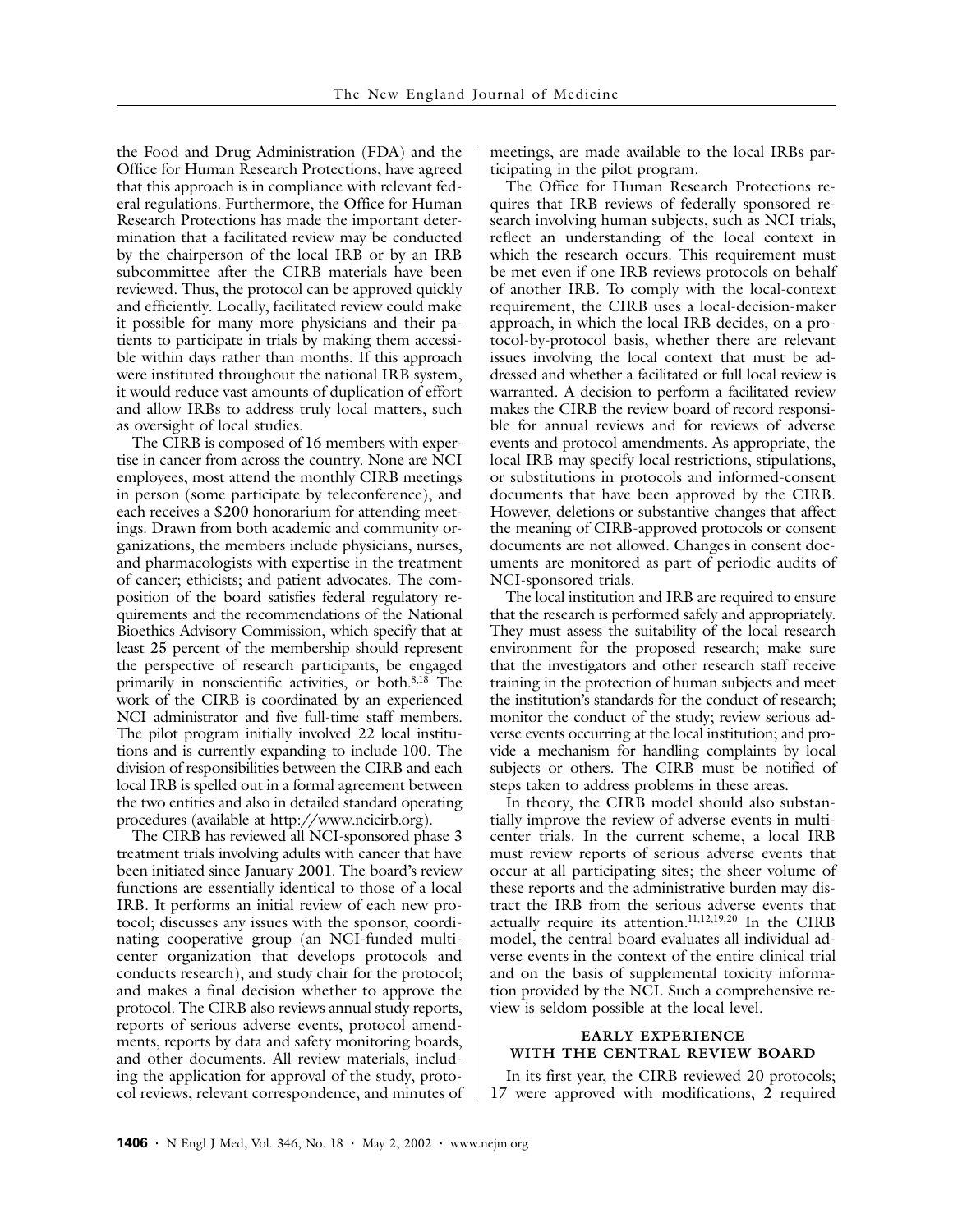substantive revisions before they were approved, and 1 is still being reviewed. For reasons unrelated to the CIRB program, most of these studies have not been initiated at the 22 local institutions participating in the pilot program. Because access to protocols has been based on membership in specific cooperative groups, local investigators have not sought approval from their local IRBs for many of the 19 approved protocols that were not developed by their cooperative group. As of March 2002, local IRBs had performed facilitated reviews 15 times (at six institutions) and had elected to conduct full reviews 25 times. With the planned expansion of the CIRB program to include 100 local sites over the next several months and the availability of all new trials to any cooperativegroup investigator by June 2002, more useful data on the rate of utilization and on satisfaction with facilitated review should be available in 12 to 18 months. A formal evaluation of the process by the participating IRBs will be performed at that time.

The members of the CIRB are satisfied with the board's operation in its first year. The CIRB reviews only two or three new protocols each month. This workload allows for in-depth discussion of each protocol, annual reviews of ongoing trials and adverse events, and educational sessions during regularly scheduled meetings. The diverse perspectives and expertise of the board's members have resulted in a rich discussion of issues that is unmatched by many local IRBs. For each study it reviews, the CIRB has ready access to the study chair and to experts at the NCI who can answer questions during the review process. This level of access is rarely available to local IRBs, which must usually rely on information provided by local investigators who may have had little to do with developing the study and may therefore have a less thorough understanding of the rationale for the study, its design, or other issues that IRBs often address.

The logistic difficulties and complexity of communicating rapidly and effectively with all parties involved in large multi-institutional trials pose substantial challenges. The pilot experience has resulted in the implementation of a detailed communications plan to help ensure that the CIRB communicates as required with local IRBs, data and safety monitoring boards, local investigators, cooperative groups, the NCI as the sponsor of the trials, and others. A controlled-access Web site (http://www.ncicirb.org) has been developed to provide reliable electronic access to the many documents that the CIRB generates.

### **FUTURE CHALLENGES**

A major challenge facing this new system is to define and adjudicate overlapping responsibilities. All proposed NCI protocols undergo several layers of scientific and ethical review by committees within the cooperative group and the NCI, as well as by the FDA (if an investigational agent is involved). These reviews address the scientific hypothesis, the study design, ethical issues, and the informed-consent document. In addition, all NCI-sponsored phase 3 trials are monitored by independent data and safety monitoring boards. These boards and the IRBs explicitly share responsibility for ensuring the safety and wellbeing of enrolled subjects, though the data and safety monitoring boards have a more comprehensive view of accumulating data, since they have exclusive access to unblinded data on efficacy, as well as data on adverse events and safety. The data and safety monitoring boards have a key role in ensuring the safety of subjects and assessing the relative risks and benefits of participation throughout the clinical trial. Lack of clarity about the appropriate division of responsibility between IRBs and data and safety monitoring boards is an important issue<sup>12,20</sup> that has not been fully resolved. In any case, the hope is that better communication between the data and safety monitoring board for a particular study and the CIRB will address the problem of overlapping responsibilities, further improve the protection of subjects, and ensure that informed-consent processes and protocols are modified appropriately to reflect relevant new knowledge.

The scientific expertise of many of the CIRB members raises the question of the boundary between a review of the scientific aspects of a study and a review of the ethical aspects. Some believe that the CIRB should address only safety and ethical issues, because all NCI-sponsored trials of cancer treatment pose reasonable scientific questions and have reasonable designs or they would not have survived the extensive scientific review to which they have already been subjected. Others argue that scientific merit and trial design are directly related to the risk–benefit assessment and are appropriate areas for review by either a local IRB or a CIRB. Although the CIRB should avoid imposing its views when dealing with issues about which reasonable people may disagree, the disease-specific scientific expertise of the board members increases the likelihood of controversies in the gray zone between safety and science. During its first 16 months of operation, the CIRB has already confronted these issues (as well as conflict over its role in ongoing reviews versus that of a data and safety monitoring board). Because the CIRB is the final committee through which all NCI-sponsored phase 3 trials must pass before they are activated, it has unprecedented power and authority. It will be crucial to pay careful attention to these issues. The selection of CIRB members with extensive IRB experience may help diminish conflicts in this realm.

The success of the CIRB pilot program ultimately